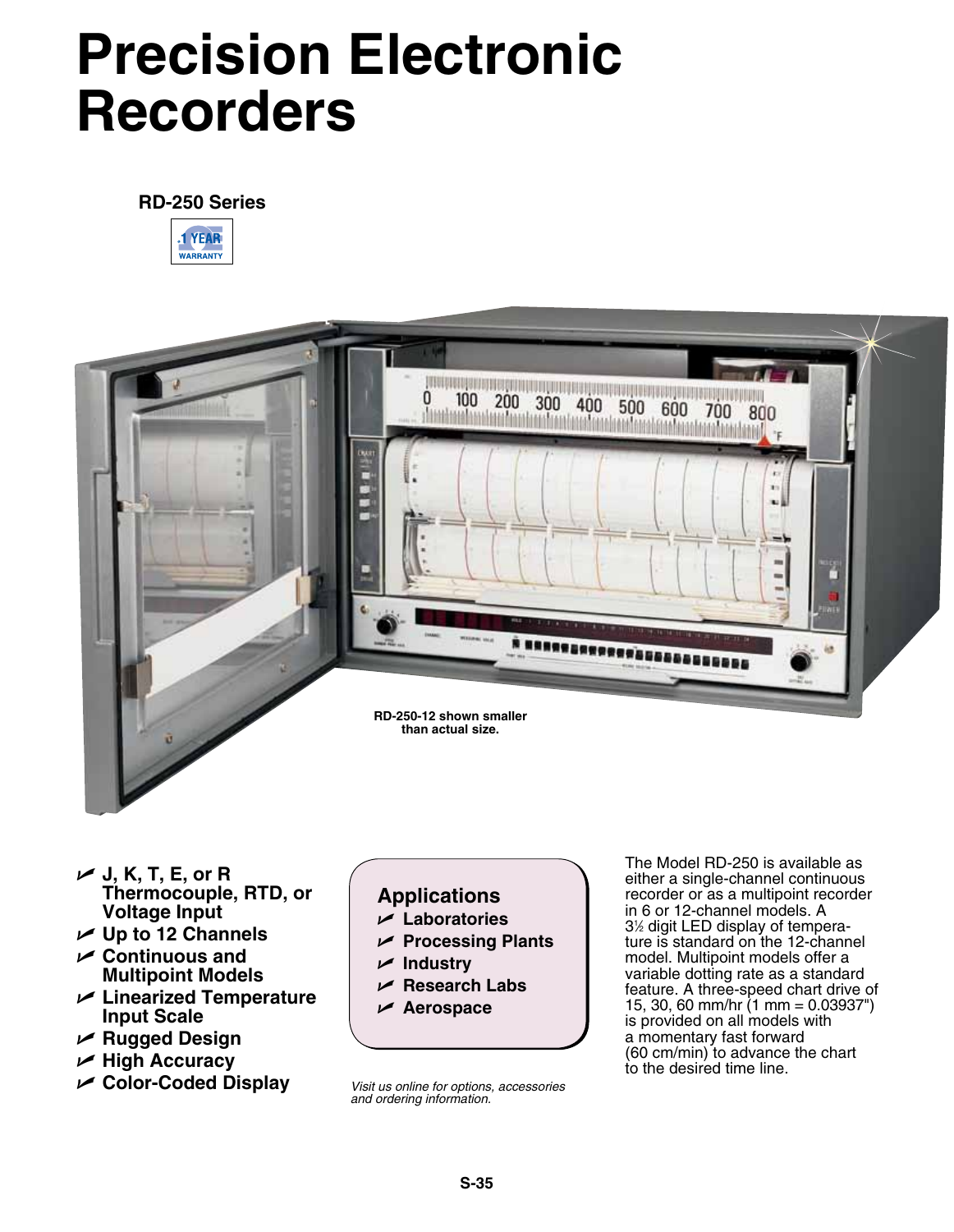

## **Specifications**

**Measuring System:** Self balancing potentiometer

**Recording Mode:** 1-channel continuous, 6 or 12-multipoint

**Balancing Speed:** Continuous type: ≈ 0.3 sec, multipoint type: ≈ 0.5 sec

**Chart Paper:** Z-fold, effective width 250 mm (10") x 15 m (49')

#### **Dotting Interval:**

6 and 12 multipoint type—5 sec at 60 Hz; 6 sec at 50 Hz; 24-multipoint type—selectable 1, 2, 5, 10, 30 and 60 sec

**Accuracy:** Thermocouple or RTD Input ±0.5% FS, Vdc ±0.25% FS **Deadband:** < 0.1% FS

**Chart Speeds:** 15, 30, 60 mm/hr, and fast, 60 cm/min (1 mm = 0.03937")

## **Ambient Temperature:**

15 to 40°C (59 to 104°F) **Case:** Steel plate with diecast aluminum front door

**Illumination:** Fluorescent lamp

**Power Supply:** 120 Vac, 50/60 Hz

**Input Impedance:** Vdc 4 mV ≤ span voltage ≤ 500 mV 8 MΩ 800 mV < span voltage  $\leq 100$  mV 1 MΩ; thermocouple, approx 8 MΩ

#### **Dimensions:**

260 H x 401 W x 373 mm D (10.24 x 15.79 x 14.68") **Weight: 1-Pen Model:** 16.5 kg (36.3 lb) **Multipoint 6 to 12-Channel:** 17.5 kg (38.5 lb) **Multipoint 12-Channel:** 21 kg (46.2 lb)

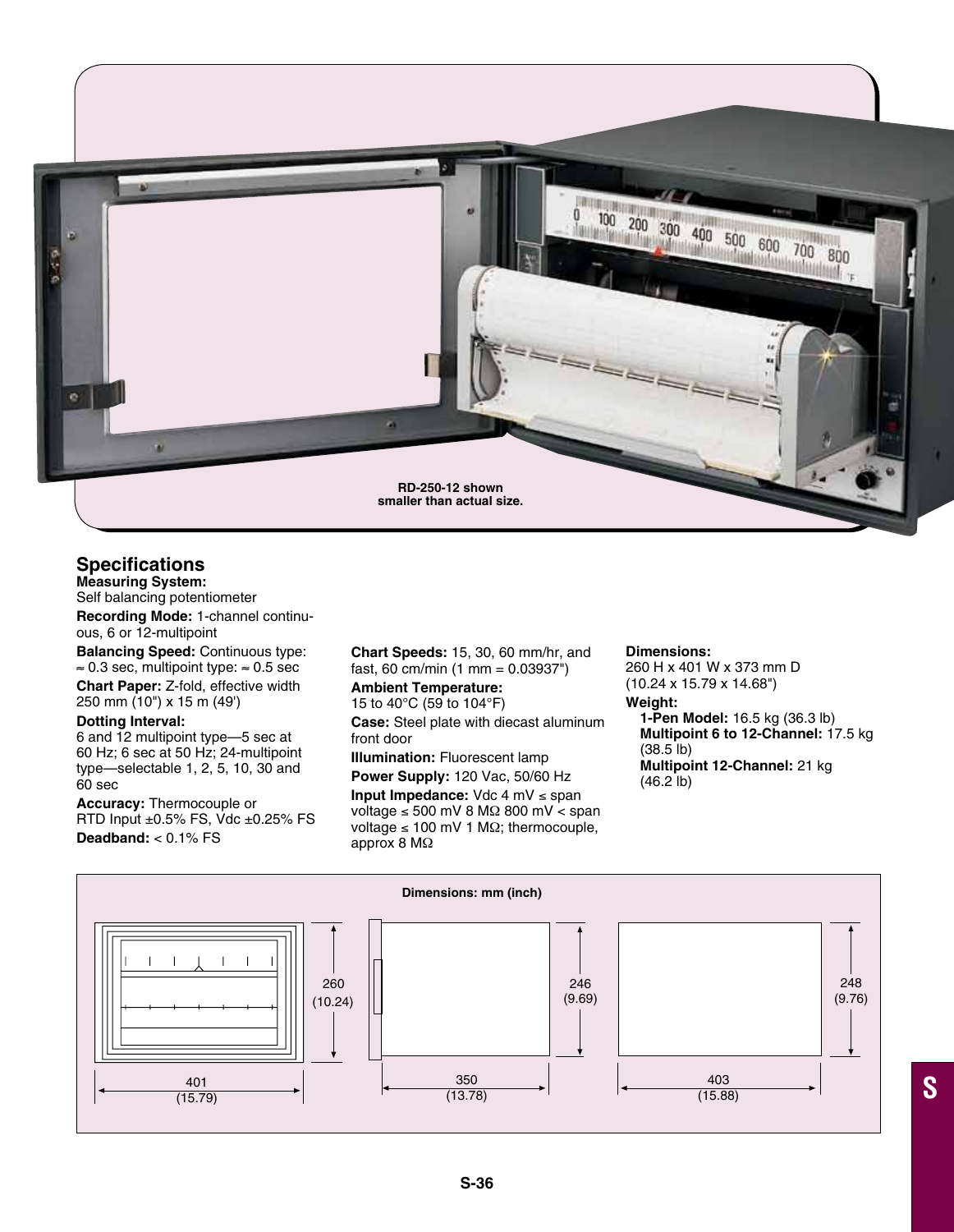

## **Ordering Examples for Model RD-250**

- **1. RD-250-01-K-0-1000F** is the single channel continuous recorder calibrated for Type K thermocouples with a temperature range of 0 to 1000°F.
- **2. RD-250-12-MV-0-100** is the 12-channel multipoint recorder calibrated for 0 to 100 mV recording.

The 250 mm (10") recording surface provides the viewer with an easy-toread display, and the steel case with diecast aluminum door makes the unit capable of withstanding harsh, industrial environments.

The chart is illuminated by fluorescent lamp.

#### **Options**

| <b>Ordering Suffix</b> | <b>Description</b>                                               |
|------------------------|------------------------------------------------------------------|
| -Δ                     | High and low<br>limit alarms                                     |
|                        | 12 chart speeds:/<br>15-30-60 mm/hr,<br>mm/min, cm/hr,<br>cm/min |

### **Accessories**

| Model No.            | <b>Description</b>                                                          |
|----------------------|-----------------------------------------------------------------------------|
| RD-250-CP-(*)        | Z-fold strip chart paper 250 mm x 15 m<br>$(10" \times 49')$ (package of 1) |
| <b>RD-250-PEN-RD</b> | Cartridge pen, red (box of 5)                                               |
| <b>RD-250-PEN-GR</b> | Cartridge pen, green (box of 5)                                             |
| <b>RD-250-PEN-BL</b> | Cartridge pen, blue (box of 5)                                              |
| <b>RD-250-PEN-BR</b> | Cartridge pen, brown (box of 5)                                             |
| RD-250-PEN-BK        | Cartridge pen, black (box of 5)                                             |
| <b>RD-250-PAD-24</b> | 24-channel ink pad wheel (box of 1)                                         |
| 180A-PAD-06          | 24-channel ink pad, 6-channel                                               |
| 180A-PAD-12          | 24-channel ink pad, 12-channel                                              |
| 180A-INK-06          | Ink, 6-channel box of 6 colors                                              |
| 180A-INK-12          | Ink, 12-channel box of 12 colors                                            |
| $*i$                 |                                                                             |

*\*Insert range codes.*